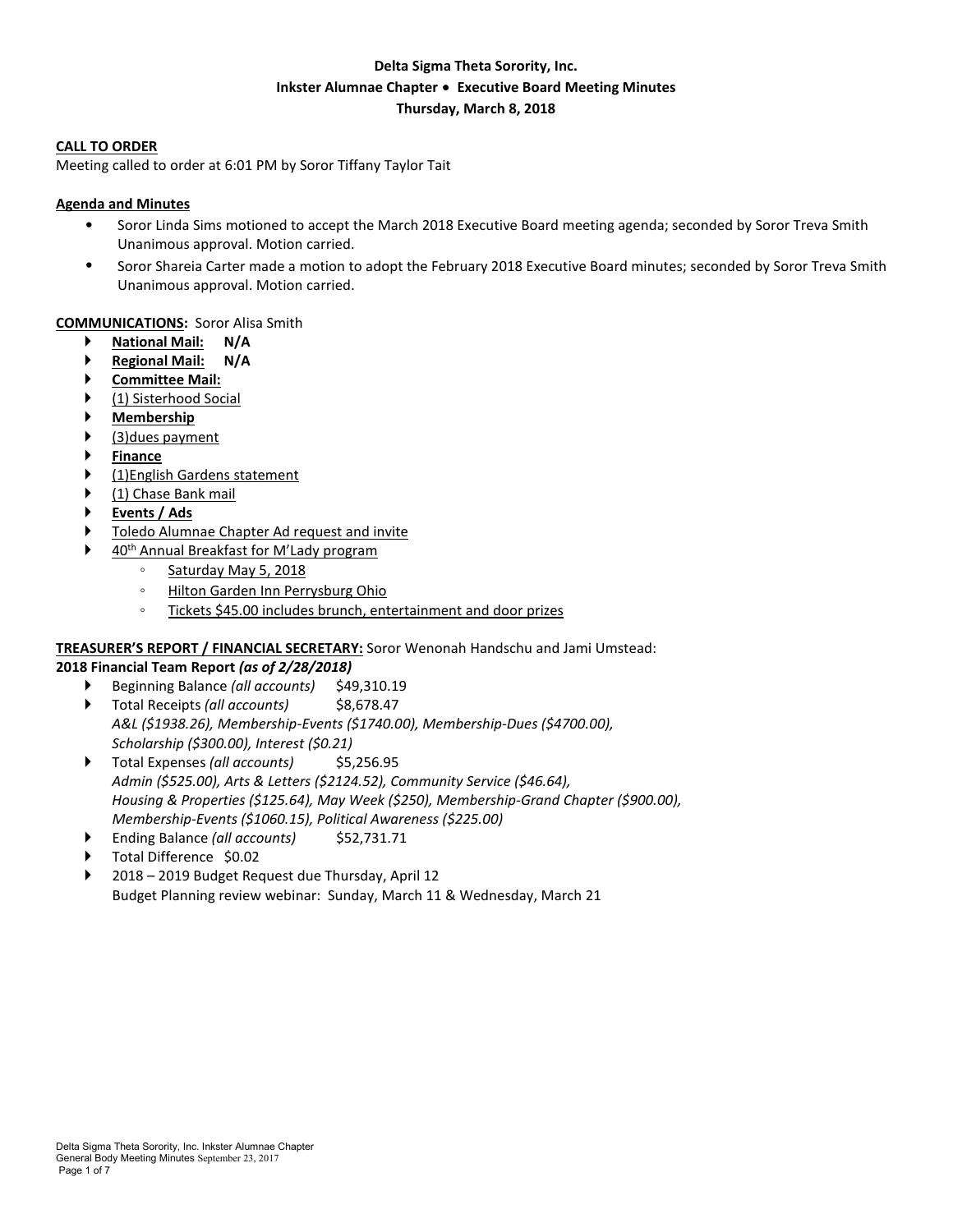# **Budget Request & Recommendations**

| <b>Line Item</b>                               | <b>Curre</b><br>nt<br><b>Budge</b> | <b>Increase</b><br><b>Decrease</b> | <b>New</b><br><b>Budget</b>               | <b>Reason for Change</b>                                                                                   |
|------------------------------------------------|------------------------------------|------------------------------------|-------------------------------------------|------------------------------------------------------------------------------------------------------------|
| <b>Bank Fees</b>                               | \$150                              | $-100$                             | \$50                                      | Move \$100 to Financial Committee Line Item<br>(reorder checks) more accurate representation of<br>expense |
| Financial<br>Committee                         | \$100                              | $+$ \$63.50                        | \$263.50<br>(incl \$100<br>from bank fee) | Cover the cost of needed supplies (deposit slips,<br>self-inking endorsement stamps, cash box)             |
| Correspondi<br>nq /<br>Recording<br><b>Sec</b> | \$100                              | $+$ \$6                            | \$106                                     | Cost for chapter address self-inking stamp                                                                 |
| PayPal Fees                                    | \$0                                | $+ $200$                           | \$200                                     | Add line item and cover PayPal Business Account<br>monthly expense through June 2018 (\$30/month)          |
| Super<br>Saturday                              | \$100                              | $-100$                             | \$0                                       | Move to Project Ace Line Item                                                                              |
| Delta GEMS                                     | \$750                              | $+$ \$875                          | \$1625                                    | Expenses to cover costs associated with Teen<br>Summit, Induction and Year End Event                       |
| Program<br>Planning                            | \$300                              | $+$ \$50                           | \$350                                     | Items to support April 2018 program planning<br>session                                                    |

**Motion:** Approve Budget Recommendations & Request, Moved by Soror Sims and second by Soror McConnell. Motion carried

**ADMINISTRATION**: Soror Tiffany Taylor Tait

# **Updates**

- HAPPY SISTERHOOD MONTH SORORS!
- Delta Academy/ Delta GEMS/Economic Development Money Matters Workshop Thank you, Soror Karisha Springer- Floyd 3/3
- IAC Budget Process Review Webinars 2 options available
- Chapter Planning and Participation in our IAC Events/ Must Include a Budget
- Scholarship Donations Now Accepted Online! www.inksterdeltas.org click on the *Scholarships* then *Donations* tabs
- Midwest Missile (Showcase IAC Programming Events) Spring 2018 *Final* Issue
- Submission deadline: April 20<sup>th</sup>, see Soror Laurecia Witherspoon, Journalist
- Flyer and Social Media Publications; 5W's, Official Chapter Logo, E.N.G.A.G.E.M.E.N.T. in Western Wayne County since 1959, Chair, Co-Chair, and the Chapter President Names'
- Review and approve in advance all chapter publications and committee communications and commitments  $(1^{st} VP)$
- Thursday, APRIL 12, 2018 Eboard Meeting Location at the Simmons Center at 6 p.m.
- Sunday, April 29, 2018 22<sup>nd</sup> National President Dr. Gwendolyn E. Boyd, Guest Speaker Save the DATE!
- Monthly Chapter Meeting Location: Simmons Center Sisterhood Hour 10 a.m.
- Share any interested community partners, funding ideas, and in kind resources/service ideas
- Committee Conference Calls send notification through 0ffice 365 to inform all members to encourage participation
- Login Office 365 account ict@inksterdeltas.org

# **National**

The Omega Omega Service for our  $14<sup>th</sup>$  National President Frankie Muse Freeman will be held on Sunday, March 11, 2018 at 8 am in the International Ballroom of the Washington Hilton Hotel, 1919 Connecticut Ave. NW, Washington, DC 20009.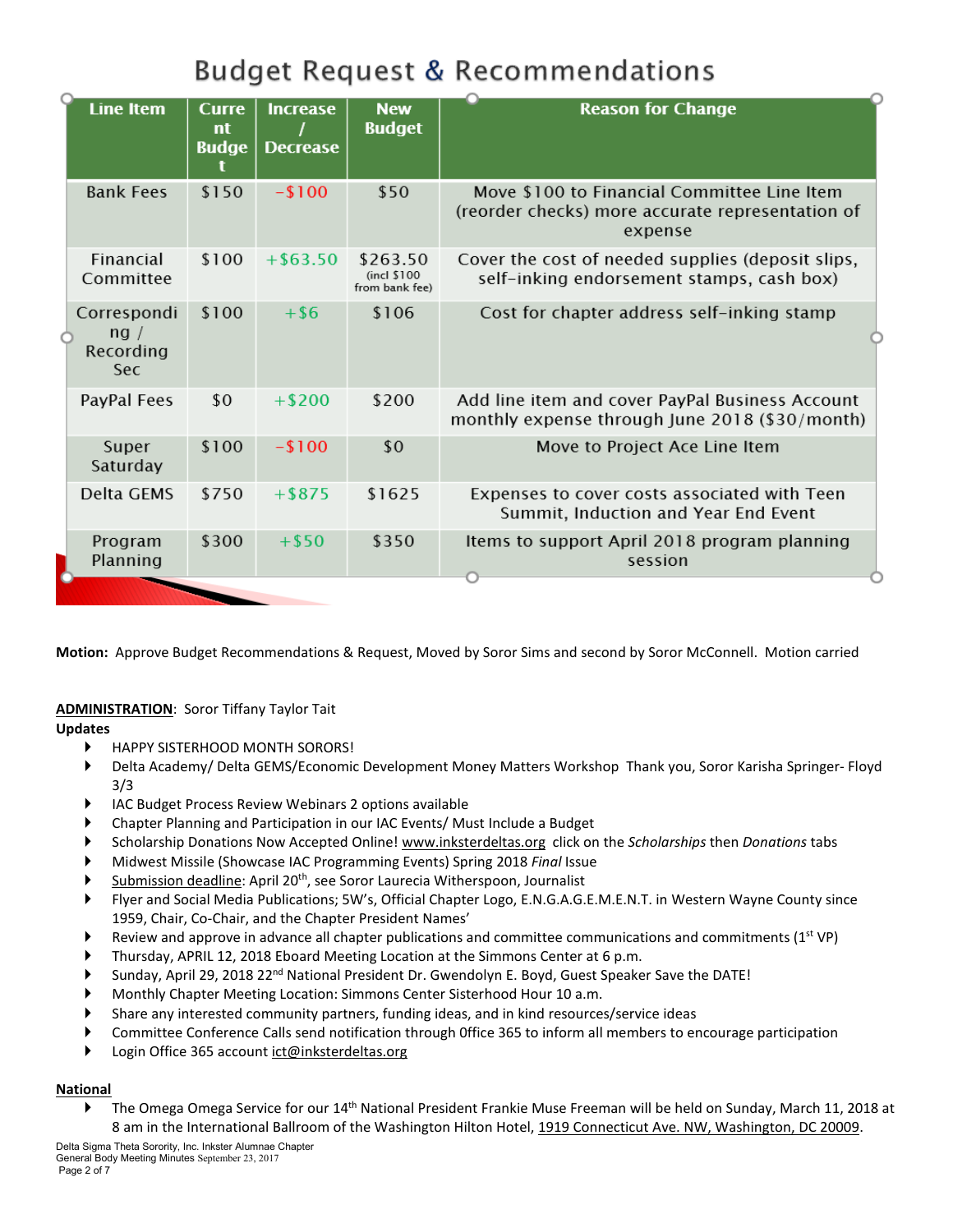- $\blacktriangleright$  Delta Days at the Nation's Capital, March 9<sup>th</sup> -13<sup>th</sup> 2018
- Delta Days at the United Nations, March 22<sup>nd</sup> -23<sup>rd</sup> 2018

# **Regional**

▶ 48<sup>th</sup> Regional Convention Cincinnati, Ohio August 16, 2018 Mark Your Calendar

# **UPCOMING EVENTS**

- Sat. 3/10 Straight INTA Sisterhood is almost **HERE**! 4 p.m. Sheraton Detroit Metro Airport
- Sat. 3/24 Dance Theater of Harlem at Detroit Opera House 7:30 p.m.
- Sat. 4/7 Self Esteem/Leadership Workshop 12 p.m. Caroline Kennedy Library
- Sat. 4/21 Teen Summit 9 a.m. WCCCD
- MAY WEEK 14<sup>th</sup>- 20<sup>th</sup> 2018 Is Coming Mark Your Calendar!!!

# **PROGRAM PLANNING:** Soror Kennetha Mentor

# **UPCOMING EVENTS**

- **SAVE THE DATE**: Saturday, April 28, 2018-MANDATORY PP&D Planning Meeting for SY 2018-2019 for Committee Chairs and Co-chairs at 8:30am at the Simmons Center.
	- 2018-2019 Committee Calendars are due to the 1st VP by Saturday, May 5, 2018.
- Committee chairs please make sure you complete the Demographics Form within 2 weeks of your events and submit to 1stvp@inksterdeltas.org.
- Committee chairs-now is the time to complete your Award submissions for the 2018 Regional Conference. Award submissions are due May 31, 2018. The following categories include:
	- *Alumnae Chapter of the Year*
	- *Alumnae Soror of the Year*
	- *Delta Dear of the Year*
	- *Economic Development*
	- *Educational Development*
	- *International Awareness & Involvement*
	- *Physical & Mental Health*
	- *Political Awareness & Involvement*

# **ACTION ITEMS:**

Budget request for PP&D Meeting on Saturday, April 28, 2018. See attached budget request.

# **MEMBERSHIP:** Soror Juanita Bell

Upcoming events:

Sisterhood Social – Save the date!!!

- For sisterhood month, we will gather together to socialize, enjoy food, fun, games, music and more!
- Saturday March 10, 2018
- Sheraton Detroit Metro Airport
- Romulus, MI
- Executive hospitality suite (floor TBD at check in)
- $\rightarrow$  4 pm until!
- Cost: \$25.00 each includes event bright fees.
- \*If you'd like a specialty beverage please feel free to bring it with you, however, water, juice/pop will be provided\*

# **Action Item:**

#### During the events we have coming up we can invite sorors and also use the #Reclaim4k hashtag on our posts for the following **events:**

- March: STRAIGHT INTA SISTERHOOD SOCIAL Saturday March 10th 4pm until
- April: Cleaning the IAC Highway: Saturday April 21st, at 10 am.
- May: All May week events
- June: "Putt" your MIDS up Sisterhood Putt Putt: Friday June 22nd at Armstrong's Funland in Belleville
- The Mighty Midwest, Each One Reach one initiatives also include a monthly Call-A-Thon during the 4th week of each month where either the Membership committee, chapter or designated Sorors commit to spend 1 hour contacting inactive Sorors inviting them back into the sisterhood.
- Please let me know if you are interested in participating this month. We can do it from our homes during an available hour of your time on Wednesday March 28th. I would just need you to send me the number of Sorors you were able to reach out to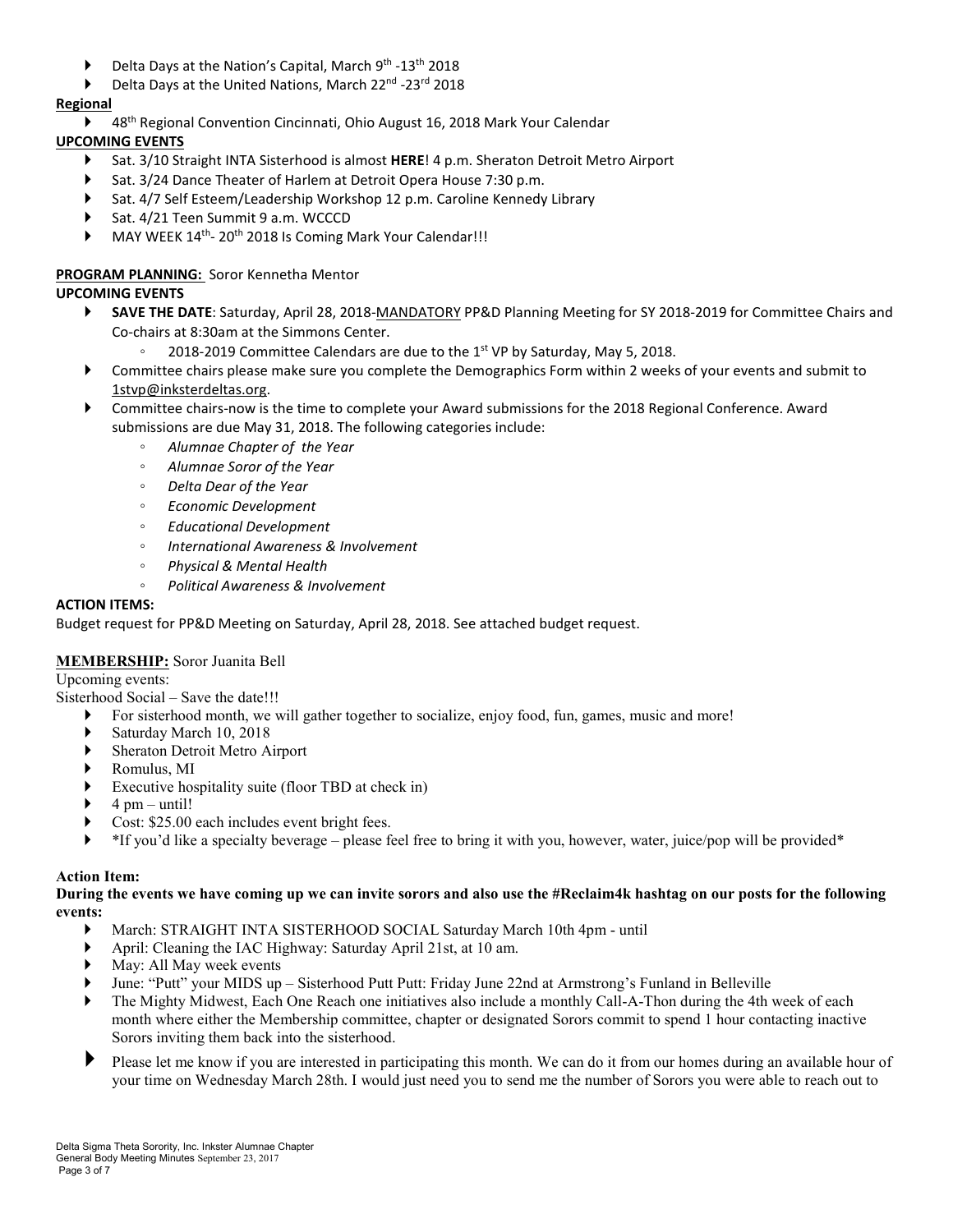during that time. For those who participate, please feel free to utilize the attached script as a talking point during your calls if you

need it.

#### **Care and Concern**

- Please continue to lift our Sorors in your thoughts and prayers:
- Final Arrangements for Mrs. Lena Marie Glover, Sister of Soror Eunice Willis
- Saturday, March 10, 2018 Family Hour 10:00 a.m. Funeral 11:00 a.m.
- New Covenant Missionary Baptist Church 2345 Tyler Rd. Ypsilanti, MI 48198 (734) 483-5730
- Soror Willis is still recovering from a broken ankle.
- Soror Rolanda Davis broke her foot. She will have surgery on next Thursday 3/15. She is home resting comfortably.
- Soror Juanita Bell is home resting comfortably after her fall.
- Soror Wenonah Handschu, loss of her loved one, William Costa.
- Sorors Delois and Patricia Cain, loss of their beloved Uncle Elie Hales

# **BIRTHDAYS**

- Kim Trent March 3rd
- Meredith Harper March 9th
- Jenita Moore March 21st
- $\blacktriangleright$  Eugenia Chunn March 22<sup>nd</sup>
- Karisha Springer-Floyd March 22nd
- Treva Smith March 22<sup>nd</sup>
- Sharon Harris March 31<sup>st</sup>

# **DELTA ANNIVERSARY**

- Lisa Harston-LeDoux March 2nd LaTanya Beanum March 9th Delois Cain March 9th Patricia Cain March 9th
- 
- Mildred Campbell March 9th
- Wenonah Handschu March 17th Juanita Bell March 20th
- 
- Darrilyn Childress March 27th
- Linda Fowler-Sims March 28th
- Tykia Williams March 29th

# **AUDIT – Tamara Hunter**

Summary Audit Report

- The Internal Audit Committee completed a review of the financial records of Inkster Alumnae Chapter of Delta Sigma Theta Sorority, Incorporated for the period October 1, 2017 to December 31, 2017. The review included a 25% validation of disbursements, receipts, deposits, and 100% of membership dues collected during the period.
- A summary of the findings is listed below.
- No material loss of the financial assets exists. Inconsistent and undocumented fiscal controls were used during the period of review however, which can lead to a misrepresentation of the financial health of the chapter. Continued processing of the financial records in this manner can lead to losses of money in the future. Recommended changes should be made by the end of the sorority year.

The findings are as follows:

- 1. The chapter is operating on "oratorical" policies and procedures in some cases. No change from Q1 reporting.
- 2. Several processes need to be updated to include more detail. No change from Q1 reporting.
- 3. The chapter does not have a proper check registry. No change from Q1 reporting.
- 4. Budget #'s do not reflect what was voted on and monies were spent on items not approved by the chapter.
- 5. The chapter does not have any written policies and procedures for PayPal operations. No change from Q1 reporting.
- 6. PayPal account is not properly setup in the Presidents name and still lists the past Financial
- Secretary Danita Tucker's information. No change from Q1 reporting.
- All numbers have been reconciled and balances as of December 31st, 2017 are accurately reflected in the financials. A copy of the Detailed Audit Report has been provided for the chapter's records.
- After review by the Chapter Internal Audit Committee, it has been determined that the chapter does not have satisfactory financial internal controls and the review supports the lack of their existence. No change from Q1 reporting.
- The audit was completed on January 21, 2018 and uploaded to the Red Zone by the Internal Audit Chair on Feb 5, 2018. A meeting was scheduled on March 5, 2018 to review with the Finance Committee of which the Internal Audit chair and Treasurer were in attendance. There are currently no outstanding questions and meetings have been set for the Q3 audit and reviews

Delta Sigma Theta Sorority, Inc. Inkster Alumnae Chapter General Body Meeting Minutes September 23, 2017 Page 4 of 7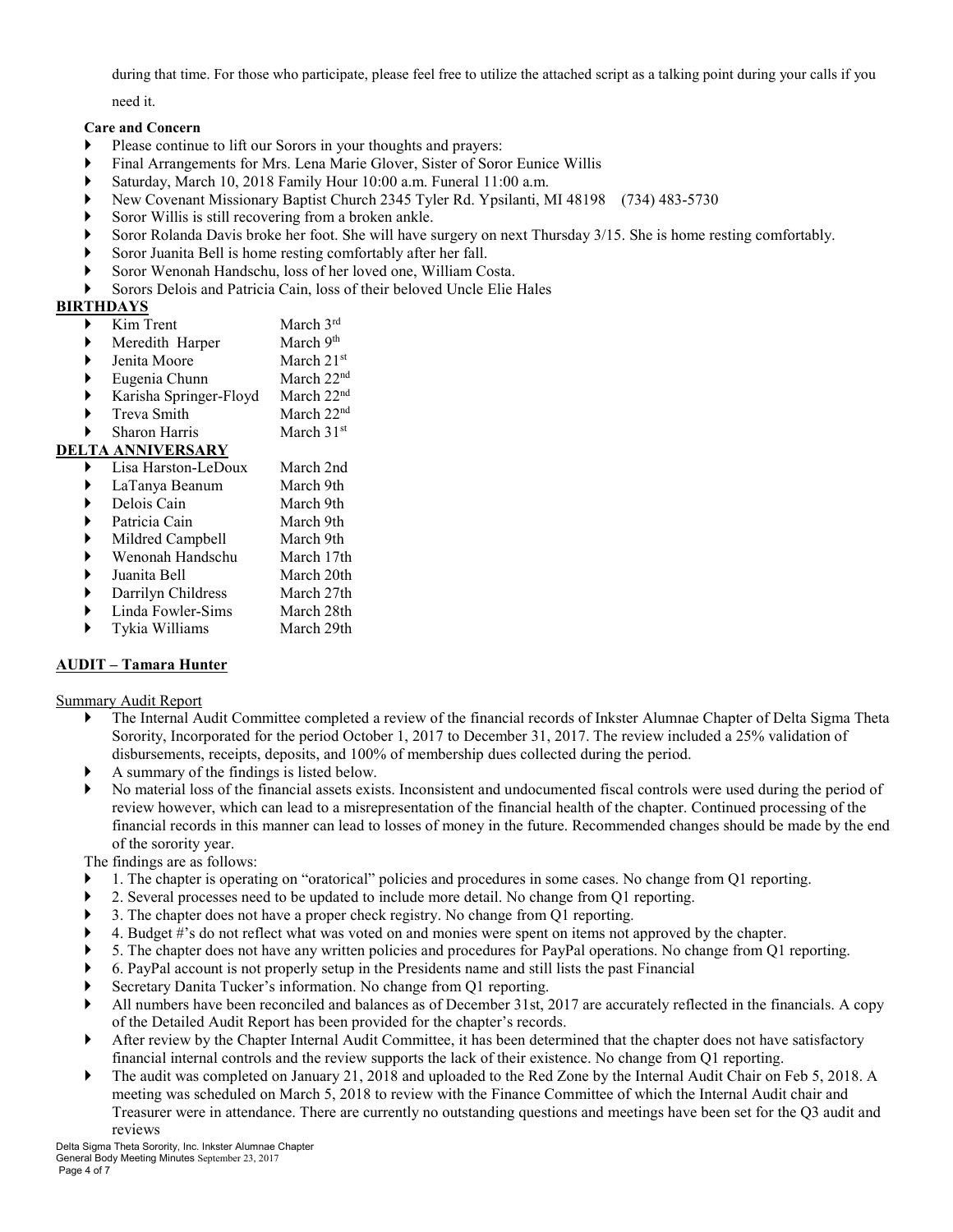# **DELTA ACADEMY:** Soror Shareia Carter

PAST EVENTS

▶ This past Saturday, March 3, 2018 we collaborated with the Delta GEMS & Economic Development committee lead by Soror Karisha Springer-Floyd, and young ladies learned "Money Matters". See photos.

#### UPCOMING EVENTS

- Saturday, April 7, 2018, we will discuss self-esteem and leadership with the young ladies. This event will take place from 12- 2pm at the Caroline Kennedy Library, 24590 George Ave., Dearborn Hts., 48127.
- Conference Call, Wednesday, March 28, 2018 at 9pm 605-468-8003, 169951#

# **DELTA GEMS:** Soror Danita Tucker

**Past Events:** GEMS attended a Money Matters Workshop with Delta Academy, hosted by the Economic Development Committee, March 3rd, Money Matters with Delta Academy at the Caroline Kennedy Library. Girls learned how to write checks, learned about saving money, the importance of their credit score, etc. Speaker was Soror Karisha Floyd.

#### **Upcoming Events**

- April 21st, Teen Summit "Reversing the Irreversible", 10am-2:00pm, at WCCC-West Campus in Belleville. For males and females 9-12 grades. Breakout sessions include, Juvenile Justice Reform, Cyber Bullying and Entrepreneurship. We will also have a voter's registration table and raffles. Flyer will be available soon
- Committee meeting 1st Monday of the month. Dial-in  $\#(641)$  715-3580 Access code  $\#173883$



# **SCHOLARSHIP & FUNDRAISING: Soror Ayanna McConnell**

ACTION ITEMS:

Donations are being accepted for the bi-annual \$100 scholarship donation.

Delta Sigma Theta Sorority, Inc. Inkster Alumnae Chapter General Body Meeting Minutes September 23, 2017 Page 5 of 7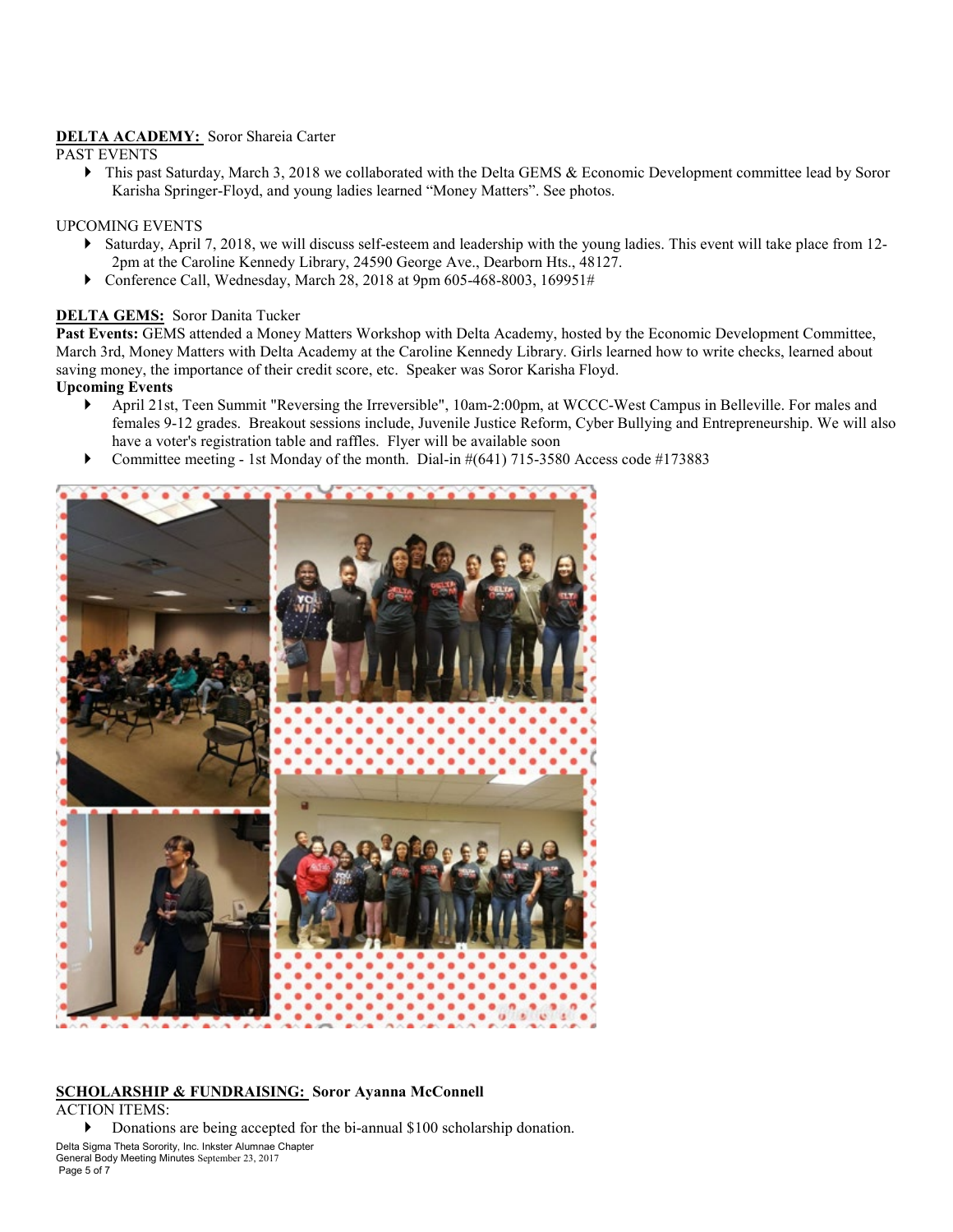NEW!! Donations can be made online via PayPal at http://www.inksterdeltas.org/scholarship.html.

UPCOMING EVENTS (within 30-60 days):

- All Sorors are invited to participate in 2018 Scholarship Interviews, April 14-20.
- SAT April 14, 12-4:30 p.m. Location TBD
- SUN April 15, 12-4:30 p.m. Caroline Kennedy Library, Youth Program Room
- MON April 16, 5:30-8:30 p.m., Caroline Kennedy Library, Youth Program Room
- TUE April 17, 5:30-8:30 p.m., Caroline Kennedy Library, Youth Program Room
- WED April 18, 5:30 8:30 p.m., Location TBD
- THUR April 19, 5:30 8:30 p.m., Location TBD
- Please continue to distribute the IAC Scholarship Application to your networks, neighbors and faith families. Application deadline is April 10, 2018.
- Applications available online: http://www.inksterdeltas.org/scholarship.html

#### **ARTS & LETTERS:** Soror Tracey Causey-Bryant **ACTION ITEMS:**

- Dance Theater of Harlem Sat. March 24<sup>th</sup> 7:30 pm \$55 each
	- $\degree$  Tickets will be available for pick up at eboard and chapter meeting on March 24<sup>th</sup>
		- 20 Main floor seats in rows T, U & V

# **POLITICAL AWARENESS:** Soror Lisa Harston-LeDoux

Upcoming Events

- DDNC 3/9-3/13/18. IAC representative. (Bring IAC brochure)
- DDSC 4/17/18. IAC-parking
- Expungement Fair 5/19/18, 10am-2pm
- Next conference call: Wednesday, April  $11<sup>th</sup>$  9:00pm Dial in # 563-999-2090, access code# 393789

# **COMMUNITY SERVICE:** Soror Treva Smith

# **UPCOMING EVENTS:**

- SAVE THE DATE Spring cleaning of Delta Sigma Theta Highway (Inkster Road & Michigan) April 21st at 9:00am. Sign up will be via online link under Events on the website as well as a sign up sheet at chapter meeting. There will be a lunch fellowship following the service project. Restaurant TBD.
- Community Service t-shirt for this biennium will be ready for our upcoming spring events. These will be Red traditional style t-shirt are NOT fitted style.
- Pricing:
	- \$10 for sizes Small XL
	- $$12$  for sizes  $XXL 4XL$
	- Pancake Breakfast for Samaritas Homeless Family Shelter in Wayne, MI on
- June 2, 2018 from 7am 11:30am. Sign up is still available on our chapter website or contact Soror Treva Smith. Thank you to the Sorors that signed up for the original date and who have agreed to participate on this rescheduled date.

# **NOMINATING:** Soror Tracy Featherstone-Tounsel

Nominating Form

- Eligible positions for the Inkster Alumnae Chapter's 2017-18 Election
- Corresponding Secretary Financial Secretary Recording Secretary
- ▶ Important Dates
- April 4, 2018 Deadline to send nomination form to chapter PO Box or Committee email
- April 12, 2018 (Recent) Presentation of Slate to Executive Board
- April 28, 2018 Presentation of Slate of candidates and nominations received from the floor
- Candidates may begin campaigning after they have been confirmed for eligibility and received expressed approval from the Nominating Committee. All confirmations will be complete on or before May 1, 2017.
- May 26, 2018 Candidates' Speeches and Election of Officers. Candidates shall prepare a speech, not to exceed two minutes and be prepared to answer an impromptu question related to the position being sought.
- June 23, 2018 Installation of Officers. Sorors are to wear all white attire.
- Campaign Guidelines
- Candidates may campaign and distribute campaign materials from confirmed eligibility to the beginning Nominating report at the May general body meeting.
- Delta Sigma Theta Sorority, Inc. Inkster Alumnae Chapter Total campaign expenses shall not exceed \$4 per financial member (as of March of the current fiscal year). For example, if